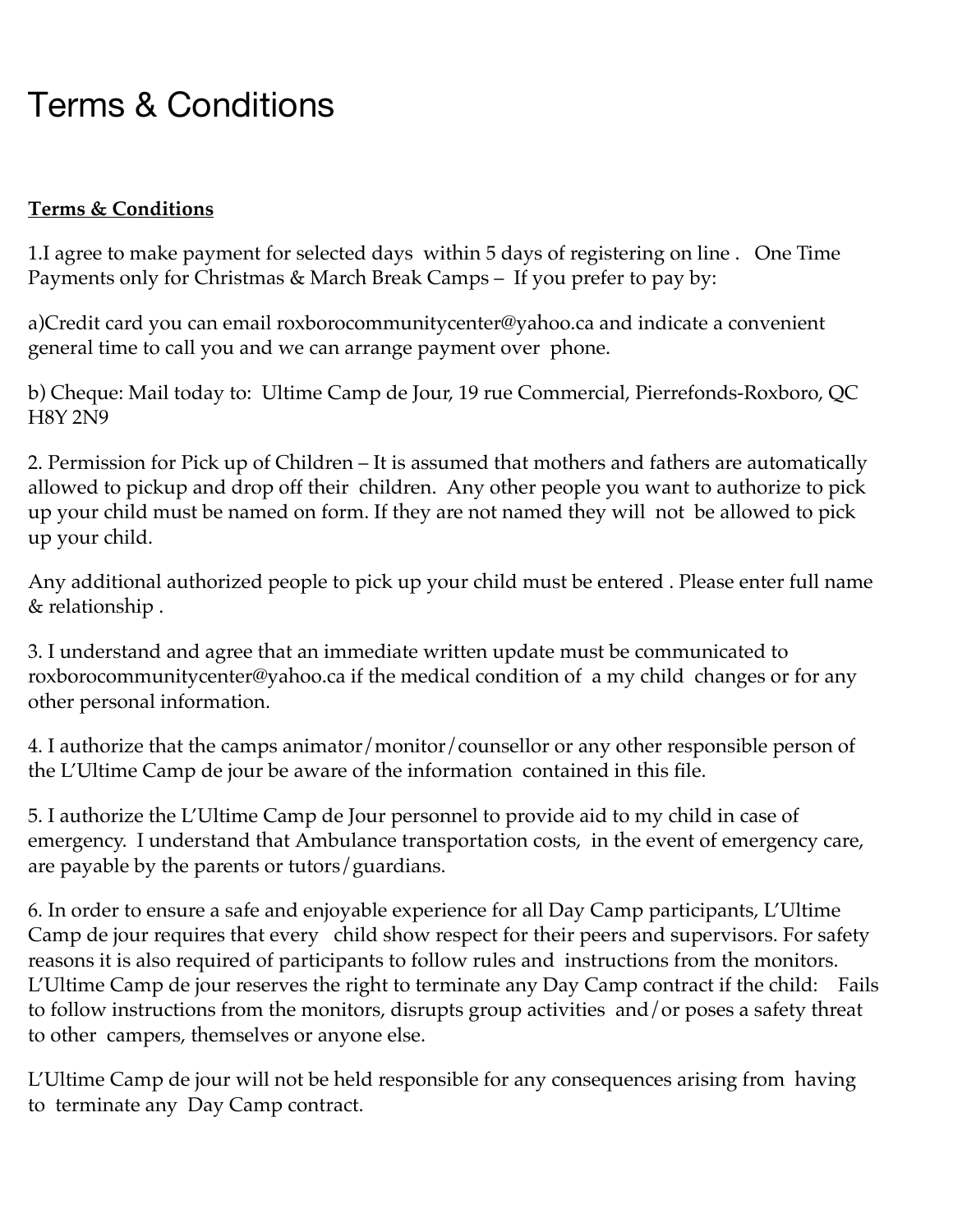7.Because of the inherent risks specific to scheduled outings only the following children will be allowed to participate in these types of activities: a) Children that have demonstrated exemplary behaviour. The camp reserves the right to refuse a child's participation at any scheduled outing without refund.

8. Policy and procedures of the Summer Day Camp are posted at theLocation, concerning behaviour, discipline, suspensions & health. It is the parents responsibility to familiarize themselves with policies and procedures.

9. Amendments, Cancellations and Camp Terminations – I understand and agree that any change to the present agreement or cancellation can be requested only in writing for consideration and submitted to Camp Director via e-mail roxborocommunitycenter@yahoo.ca If no computer is available written document must be submitted. I understand I must receive signed confirmation that the Camp has received my request. I understand that any comments to the request will also be communicated in writing from the camp office.

Amendment, cancellations and/or terminations entitle me to the following :

- 1. 100% reimbursement less \$ 50 registration fee per week if the cancellation or camp termination is made 30 days prior to the beginning of the booked week. No refunds for daycare or outings.
- 2. No reimbursements will be made for cancellations or camp terminations made less than 30 days prior to the beginning of the booked week .
- 3. No refunds for Winter or March Break day camps whether it be cancellation or camp termination.
- 4. Amendments There will be a fee of \$15 for each Amendment on confirmation

10. Parents understand that the dates chosen for their children are binding and cannot be transferred to other weeks or days.

11. If a parent decides to add more weeks after the initial pre-registration of the camper, the rates will be the rates at the time of this decision and depend on availability.

12. Parents will be charged \$20.00 for any returned cheques or for any returned payments, no matter what the reason.

13. Parents hereby release the camp, its agents and employees from any and all claims for damages, loss or injury, infection or contamination to campers and campers belongings incurred during the camp or from the facilities being used, unless there has been gross negligence and willful misconduct of the camp, its agents or employees. Parents must keep their children at home while they are sick to prevent others from getting sick.

14. The camp may terminate this contract and the registration of the camper, if in the reasonable opinion of the director, the camper or campers parents/ guardians are creating or posing a risk to the themselves or to the health, security, safety and / or harmonious atmosphere of the camp or to any of the other campers or agents. Refunds as per #9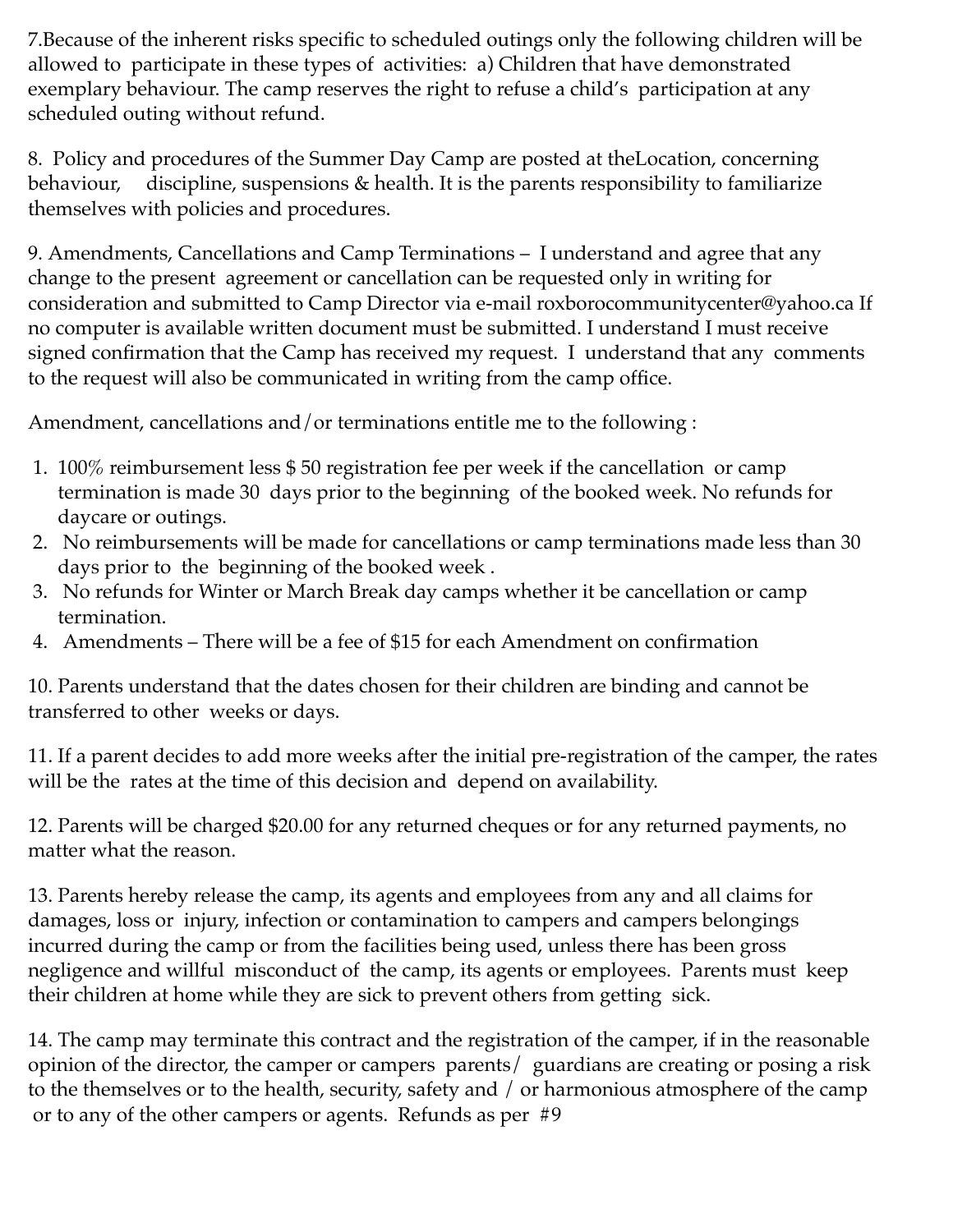15. Children that did not sign up for Day Care service can arrive at the earliest by 8:50 am and be picked up at the latest by 4:40 pm . Parents that do sign up for Morning or after camp daycare will be held to the times they have chosen.

16. I agree to pay Daycare fees if my child arrives earlier than 8:50 am or if my child is picked up later than 4:40 pm, as per details below:

\$ 3 per hour or part of an hour for unscheduled morning daycare (before 8:50 am)

\$ 3 for every half hour or part of any half hour for unscheduled evening daycare (after 4:30 pm)

\$1/minute for every minute after 6:00pm

\* Please note on December 24 & 31st pickup time is 4pm. Anyone after 410pm pickup will be charged \$10/minute on these days. It is holiday time and respect must be maintained for those having family plans. Please plan to be here on time.

I agree these amounts due are due immediately. \*\*Please pre-register or make alternate pickup arrangements if you feel you are not going to make the time allotted.for daycare when you register my child to avoid these additional fees.

17. I agree to report to the daily attendance staff when dropping off AND picking up my child. Any children allowed to come to camp or leave Camp on their own must have written permission from their parents along with signature and date stating this. This note will be left in the child's file and the monitors/attendance staff will be made aware of this arrangement.

18 In order to take advantage of the full day of activities, the children must have with them all the time the following items: (please label their belongings).All activities are for boys and girls

- Peanut Free lunch, 2 snacks & 2 drinks. (Water bottle)
- Wear comfortable clothes for kung fu
- Suntan lotion for outdoor activities
- indoor running shoes (NO SANDALS)

Winter Camps – Children need snow pants, hat, two pair of mittens, boots, scarfs plus their lunch and snacks as listed above. Skates with guards, helmet, hockey sticks, shin pads, gloves and elbow pads if they have. Suntan lotion for face.

19. Food :Any food containing peanuts or nuts of any kind are strictly prohibited at the camp. We are a nut free environment. Please take necessary steps and cautions.

20. No valuables should be brought to the complexe; it is the parent's responsibility to make sure of this. The complexe or camp are not responsible for any lost, damaged or stolen clothing or valuables. Any items found will be placed at the front entrance for parents to view, please check this area daily when you pick up your children.